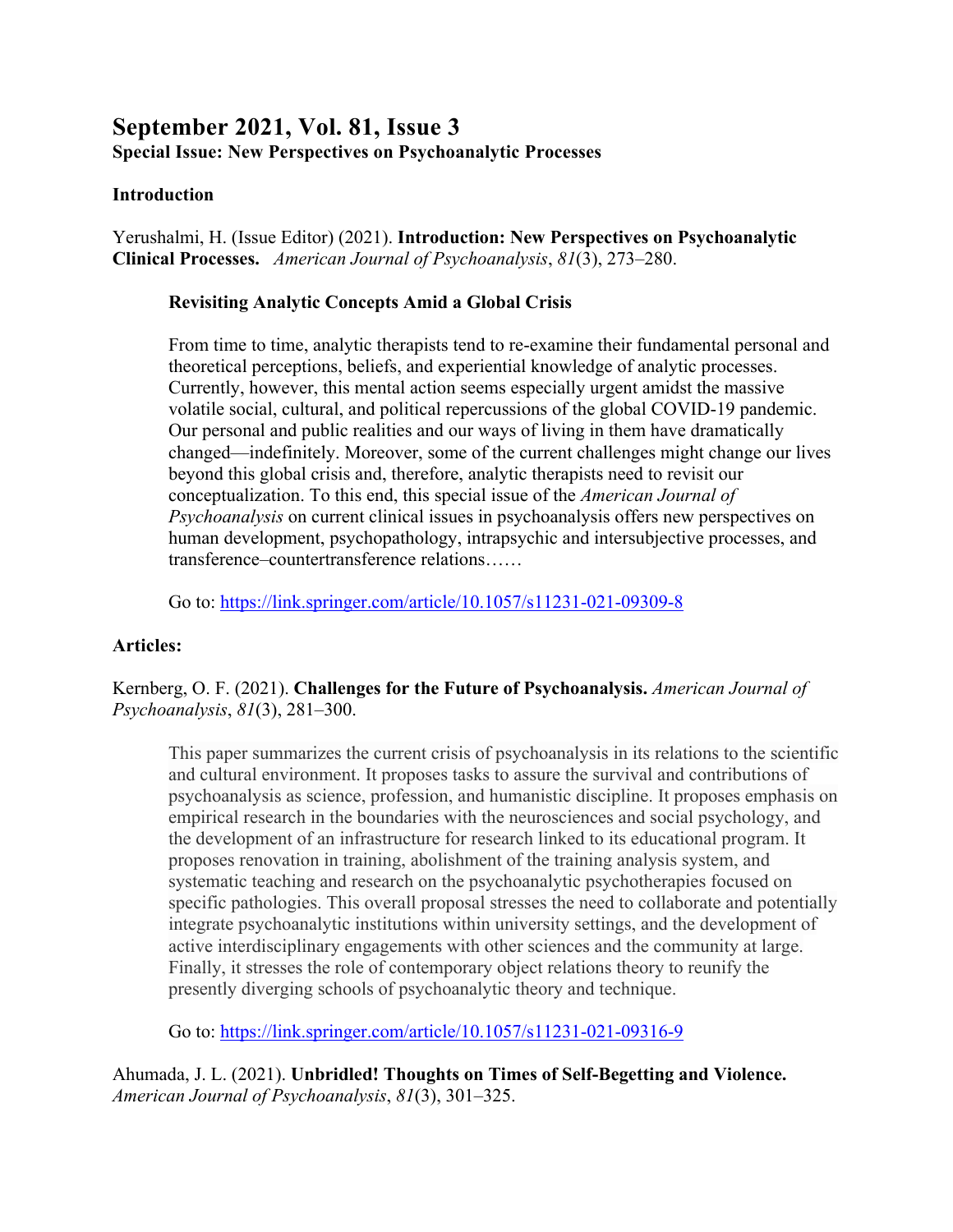Mind is multi-levelled displaying an eons-long prehistory, while as Freud well knew civilization is new and frail: in biological evolution Thanatos long antecedes Eros. Complex intraspecies interchanges in higher animals proceeding by analogic communication give a firm place to Freudian *Dingvorstellungen*. Self-recognition and reflective thought come exceedingly late, in apes, requiring affectionate baby-mother mirroring. Deriving from inquiry on ego-dystonic neuroses, psychoanalysis must in the Age of Media deal with ego-syntonic pathologies sporting a demise of self-observation and self-reflection: borderline, autistic and autistoid disturbances. The 'epidemy of autism' offers fertile ground for very early psychoanalytic intervention, here briefly illustrated clinically. But on the other side, adolescent and post-adolescent disturbances cover a range going from autistoid retraction to more and more defiant if not violent protagonistic self-begettings, often propelled by overriding feelings of victimhood: filioparental violence is the offshoot. Postmodernist ideologies accompany and fuel such trends.

Go to: https://link.springer.com/article/10.1057/s11231-021-09298-8

## Civitarese, G. (2021). **Bion's Graph of "In Search of Existence."** *American Journal of Psychoanalysis*, *81*(3), 326–350.

If we want to understand Bion's psychoanalysis and analytic field theory, its most creative development, there is one point we must always bear in mind. Bion conceives individual therapy as group therapy. Consequently, he invites the analyst to put the patient's past and related causal theories in the background. Rather she should focus on the emotional transformations that occur in the here and now. This is very different from observing the Freudian principles of oneiric and transference distortion, on the one hand, and the (re)construction of the patient's past history, on the other. It is also different from paying attention to so-called deep unconscious fantasies or enactments. Such a crucial aspect, though, is often misunderstood. Here the concepts of the grid and of the regression or "in search of existence" graph are employed as a way of clarifying it. Trying at any given moment to grasp the direction of the vector that represents the sum of the emotional turbulences affecting the field, whether regressive or progressive (in other words, whether reflecting the growth of the mind or its destruction), implies using a radical technique to achieve receptiveness to the unconscious. The analyst treats all narratives in the session as if they were the recounting of a dream dreamt by the analytic dyad or group of two. A few clinical vignettes are presented by way of illustration.

Go to: https://link.springer.com/article/10.1057/s11231-021-09306-x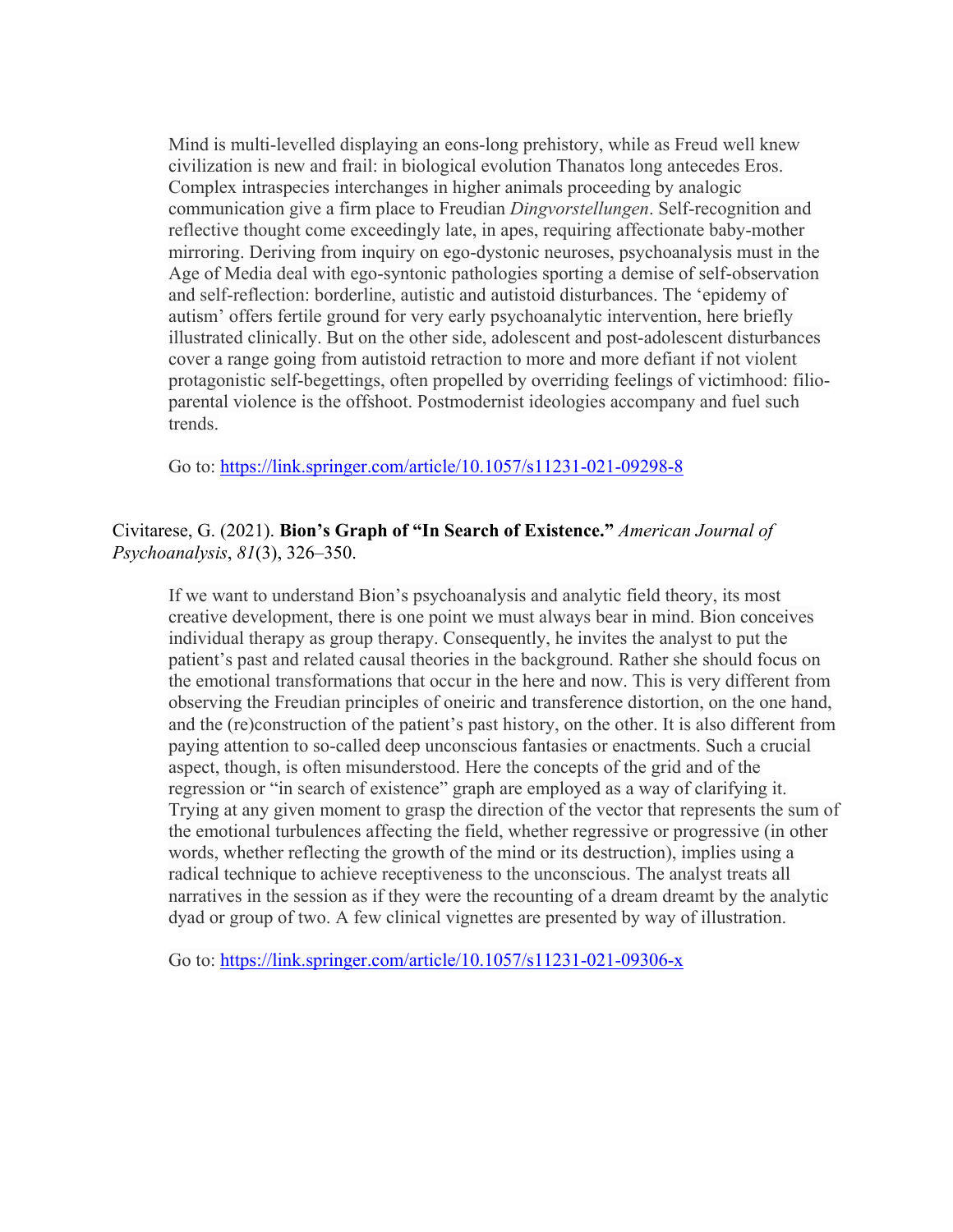Ferro, A. (2021). **Negative Capabilities, Play and The Negative.** *American Journal of Psychoanalysis*, *81*(3), 351–360.

In this paper, the author explores and attempts to clarify the roles of negative capability, play and the negative in psychoanalysis. Using clinical material to illustrate what occurs in the consulting room with and without negative capability he discusses why, in his view, it is the indispensable medium for play. Using terminology inspired by Bion, the author explains why he regards the negative as a source of richness for analytic work. He concludes by discussing André Green's "*Work on the Negative*."

Go to: https://link.springer.com/article/10.1057/s11231-021-09307-w

Harris, A., Csillag, V., Cutner, N., Freeman-Carroll, N., Mayson, S. J. & Rufino, M. (2021). **Clinical Life in the Context of the Pandemic**. *American Journal of Psychoanalysis*, *81*(3), 361–394.

In this article, six analysts describe theory and practice in the time of COVID-19, examining the quality of après-coup in the way that the pandemic and its attendant crises trigger early memory and early experiences of helplessness. In the clinical events we see that the age of the patient, the circumstances and approach of the analyst, the novelty of the frame are all crucial determinants of clinical outcomes.

Go to: https://link.springer.com/article/10.1057/s11231-021-09308-9

Yerushalmi, H. (2021). **On Supervisors' Listening.** *American Journal of Psychoanalysis*, *81*(3), 395–413.

Therapists' struggle to construct the meaning of their patients' communications includes listening to their musical aspects such as intonations and rhythms. Similarly, supervisors listen to the musical aspects of their supervisees' therapeutic narratives to construct their unsymbolized meanings and to identify the patients' voices concealed in the supervisees' voices. To describe supervisors' listening processes, I propose the echo chamber metaphor along with the metaphors of evenly hovering attention and dreaming. The metaphoric echo chambers help supervisors in their listening processes by magnifying the sound signals in the supervisees' voices and by highlighting their richness and uniqueness. Two main devices of echo chambers—adjusting the reverberation time of sounds and using specific surfaces to reflect these sounds can be effectively compared to inner devices used by supervisors while listening to their supervisees' discourses.

Go to: https://link.springer.com/article/10.1057/s11231-021-09305-y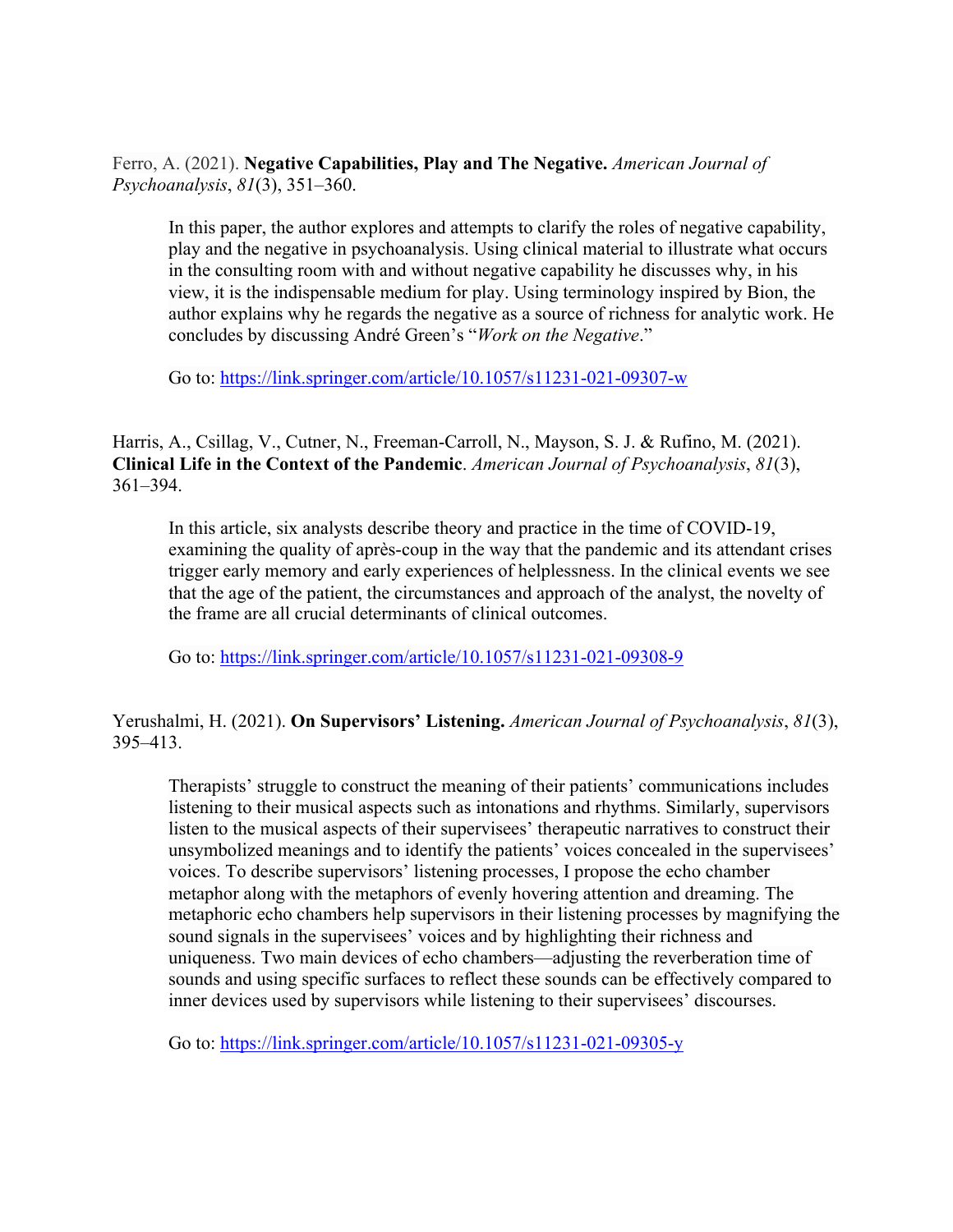#### **Book Reviews:**

Covitz, H. H. (2021). **Book Review:** *Identity, Narcissism and the Other: Object Relations and their Obstacles***,** by Jean Arundale, Routledge, Abingdon and New York, 2018, 214 pp. *American Journal of Psychoanalysis*, *81*(3), 414–417.

While Narcissism may be said to have taken its place in our literature beginning with Freud's attempts (Freud, 1914) to accommodate the not-so-obviously sexual expressions missing from his *Sexualtheorie*, an explosion of interest in pathological Narcissistic disturbances began some 50 years ago in the Roaring Seventies (aka the Sixties). I was in training in the USA during those years. We candidates would toddle off to packed conference halls to listen to *the lightning chess champions of* psychoanalytic theory work out their differing manners of thinking of and strategically treating pathological narcissistic states. Freud had considered such disturbances to be lost behind a stone wall of Narcissism and, therefore, inaccessible to his methods. Kohut and Kernberg, Masterson and Meissner, Searles, Volkan and Langs and many others would disagree on specifics of what constituted these personality disorders that didn't fit the conflict model of neuroses that separated Freud from Breuer in the 1890's. Many of *mes con*frères et mes soeurs found comfort, too, in discovering the origins of much of this thinking in the Middle British Object Relations School (i.e., in between Anna Freud and Melanie Klein) and the growing neo-Kleinian School with Rosenfeld and Segal, Winnicott and the Symingtons and Spillius and Britton and others providing similar syntheses of the *old and the new* in the UK psychoanalytic community.

Go to: https://link.springer.com/article/10.1057/s11231-021-09304-z

Castelloe, M. S. (2021). **Book Review:** *The Handbook of Psychoanalytic Holocaust Studies: International Perspectives,* edited by Ira Brenner, Routledge, Abingdon and New York, 2020, 238 pp. *American Journal of Psychoanalysis*, *81*(3), 418–421.

Speechlessness in the face of catastrophe is an early theme of this anthology, a paradoxical tension reflected in its title. "Handbook" rests uneasily next to "Holocaust," an experience that can hardly if ever be fully grasped. This extraordinary collection, edited by Ira Brenner, educates readers about the Shoah and its legacy through first-hand accounts of survivors, their children and grandchildren. Structurally the project is divided into six sections: *History, On surviving, Transmission of trauma, From the dark side, Creativity*, and finally, the resounding *Never again?* ironically reframed as a query.

Go to: https://link.springer.com/article/10.1057/s11231-021-09314-x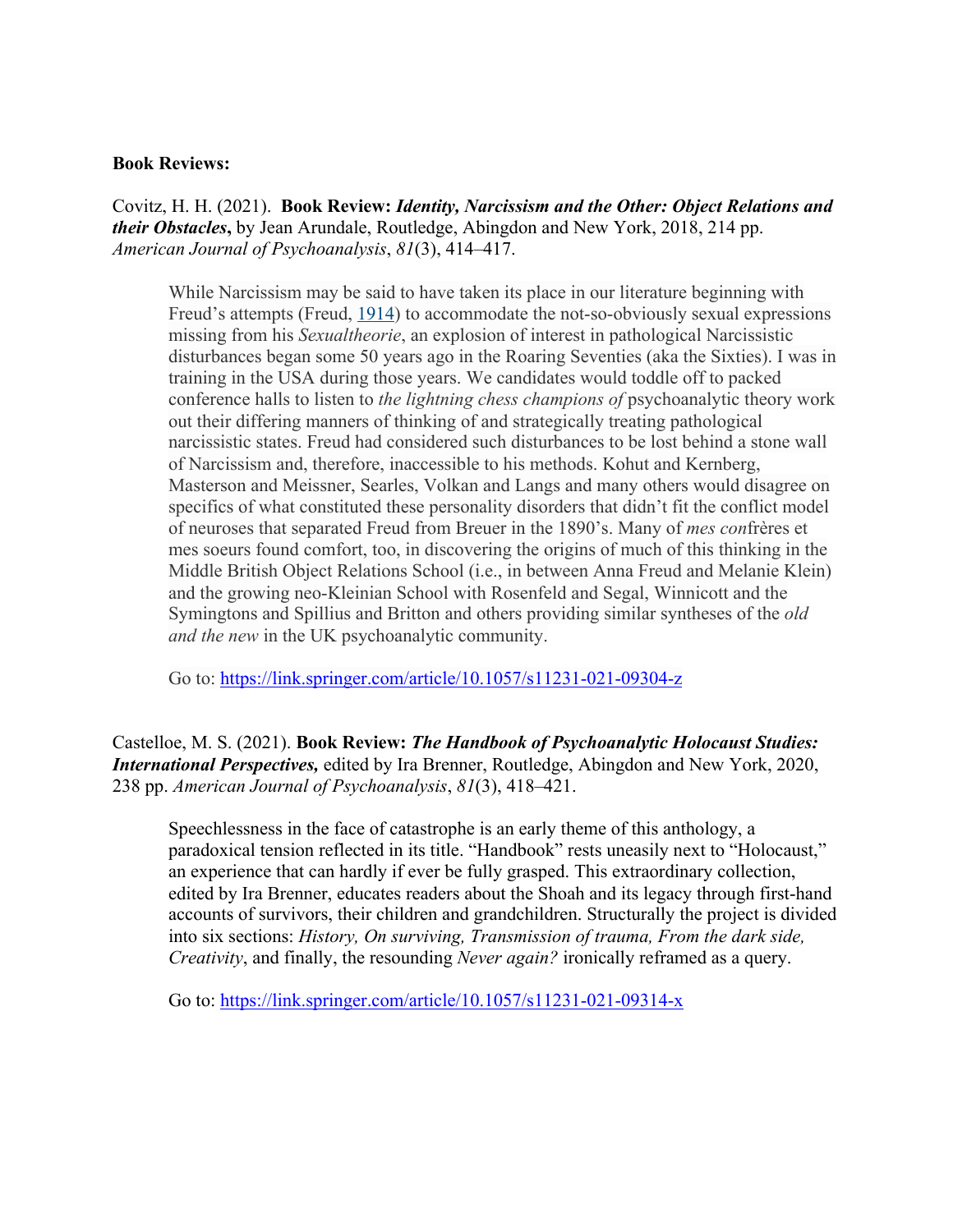Dimitrijevic, A. (2021). **Book Review:** *Self-examination in Psychoanalysis and Psychotherapy: Countertransference and Subjectivity in Clinical Practice*, by William F. Cornell, Routledge, Abingdon and New York, 2019, 166 pp. *American Journal of Psychoanalysis*, *81*(3), 422–425.

I have to confess that at the time I volunteered to review this book I was not familiar with the author's name, and I did not really know what to expect. This only testifies to my ignorance, as Dr. William Cornell is a distinguished and seasoned psychoanalyst, psychotherapist and supervisor, who has published numerous papers and several books. In the 40 years of experience as both a clinician and an author, Dr. Cornell has built a crossover between psychoanalysis and other psychotherapy traditions, like transactional analysis and somatic therapy. Throughout this book, I appreciated the freshness of this approach of liberated, undogmatic exploration of what could be most helpful to the patient, whichever school of thought it might be coming from.

Go to: https://link.springer.com/article/10.1057/s11231-021-09300-3

Freeman-Carrol, N. (2021). **Book Review:** *A Womb of Her Own: Women's Struggle for Sexual* **and** *Reproductive Autonomy***,** edited by Ellen L.K. Toronto, JoAnn Ponder, Kristin Davisson, and Maurine Kelber Kelly, Routledge, Abingdon and New York, 2017, 264 pp. *American Journal of Psychoanalysis*, *81*(3), 426–427.

In the context of the #metoo movement and the sobering need for continued attention to gender inequality in today's world, it is moving how optimistic and positive this volume can be. The focus of this collection of essays is broad and includes representations of the female body and psyche, what Helena Vissing has tagged "feminist-embodiment psychoanalysis."

The most remarkable chapters include personal insights born of deep thinking about life experiences of gender inequality. This book provides a needed contribution, from the psychoanalytic world, to the integration of contemporary psychoanalytic thinking with the literature of gender studies.

Go to: https://link.springer.com/article/10.1057/s11231-021-09315-w

Molofsky, M. (2021). **Book Review:** *Forces of Destiny: Psychoanalysis and Human Idiom*, by Christopher Bollas, Routledge, Abingdon and New York, 2019, 170 pp. First published in 1989. *American Journal of Psychoanalysis*, *81*(3), 428–430.

Routledge shows great wisdom in reissuing *Forces of Destiny*, by Christopher Bollas, already a classic. In 1989, when it was first issued, it was his second book publication. He offers a new Preface, dated 2018, to accompany his original writings, his original insight and depth of understanding.